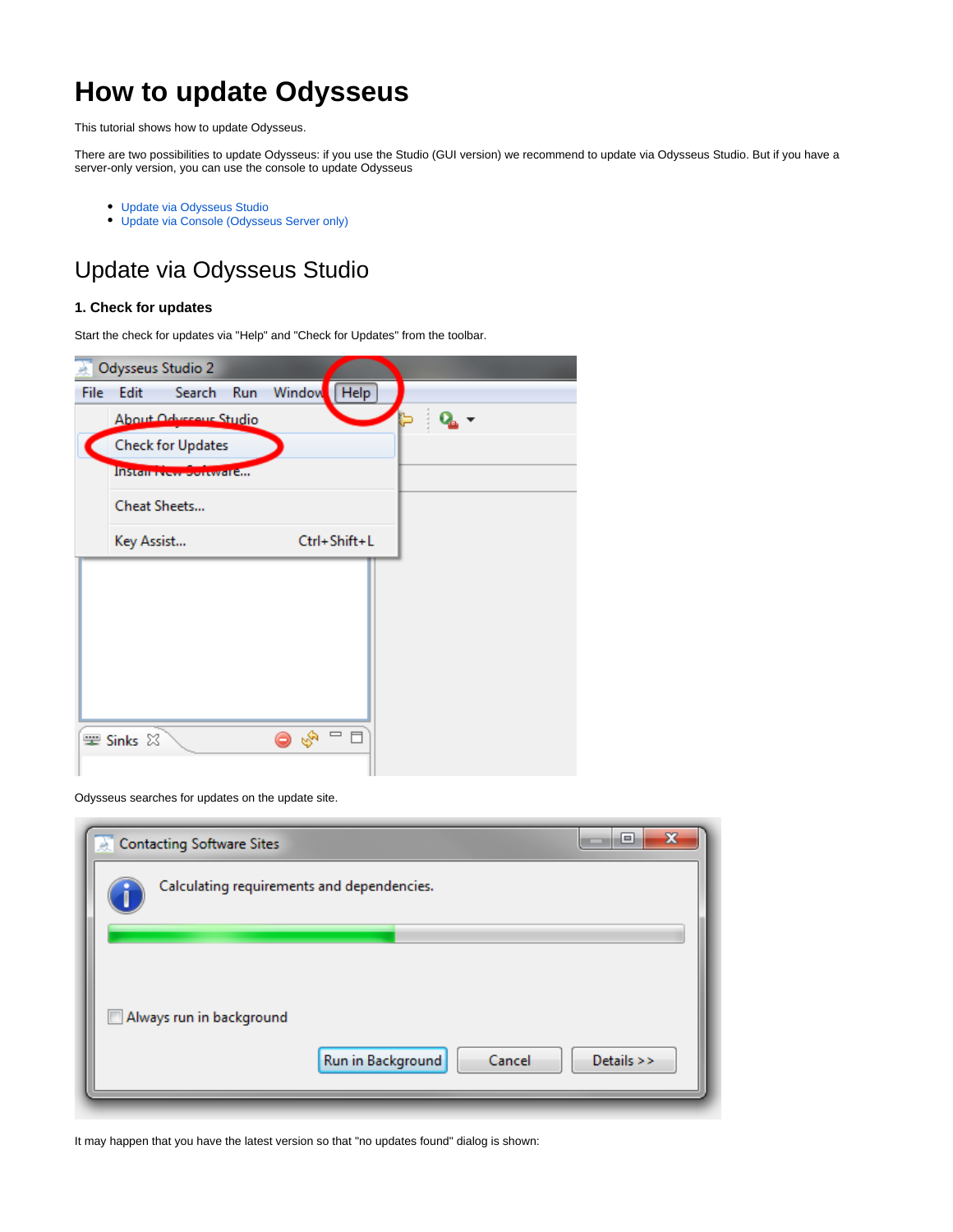| Đ. |
|----|
| OK |
|    |

However, if there is an update possible, continue with the next step

## **2. Choose updates**

Choose the features that should be updated. If you have installed additional featuers (see also [How to install new features\)](https://wiki.odysseus.informatik.uni-oldenburg.de/display/ODYSSEUS/How+to+install+new+features) you can update them too. Click "Next".

| Available Updates                                                                                                                                                  |                   |                                         | $\mathbf{x}$<br>$\Box$ |  |  |
|--------------------------------------------------------------------------------------------------------------------------------------------------------------------|-------------------|-----------------------------------------|------------------------|--|--|
| <b>Available Updates</b><br>Check the updates that you wish to install.                                                                                            |                   |                                         |                        |  |  |
| Name                                                                                                                                                               | Version           | Id                                      |                        |  |  |
| Memory Store Product Feature                                                                                                                                       | 1.0.0.13965-77--c | de.uniol.inf.is.odysseus.product.memory |                        |  |  |
|                                                                                                                                                                    |                   |                                         |                        |  |  |
| Select All<br>Deselect All                                                                                                                                         |                   |                                         |                        |  |  |
| <b>Details</b>                                                                                                                                                     |                   |                                         |                        |  |  |
| This feature bundles all features that are needed by the memory store product. Therefore, it is just a container and does not provide any functionality by itself. |                   |                                         | More                   |  |  |
|                                                                                                                                                                    |                   | Next ><br>$\leq$ Back                   | Einish<br>Cancel       |  |  |

## **3. Confirm updates**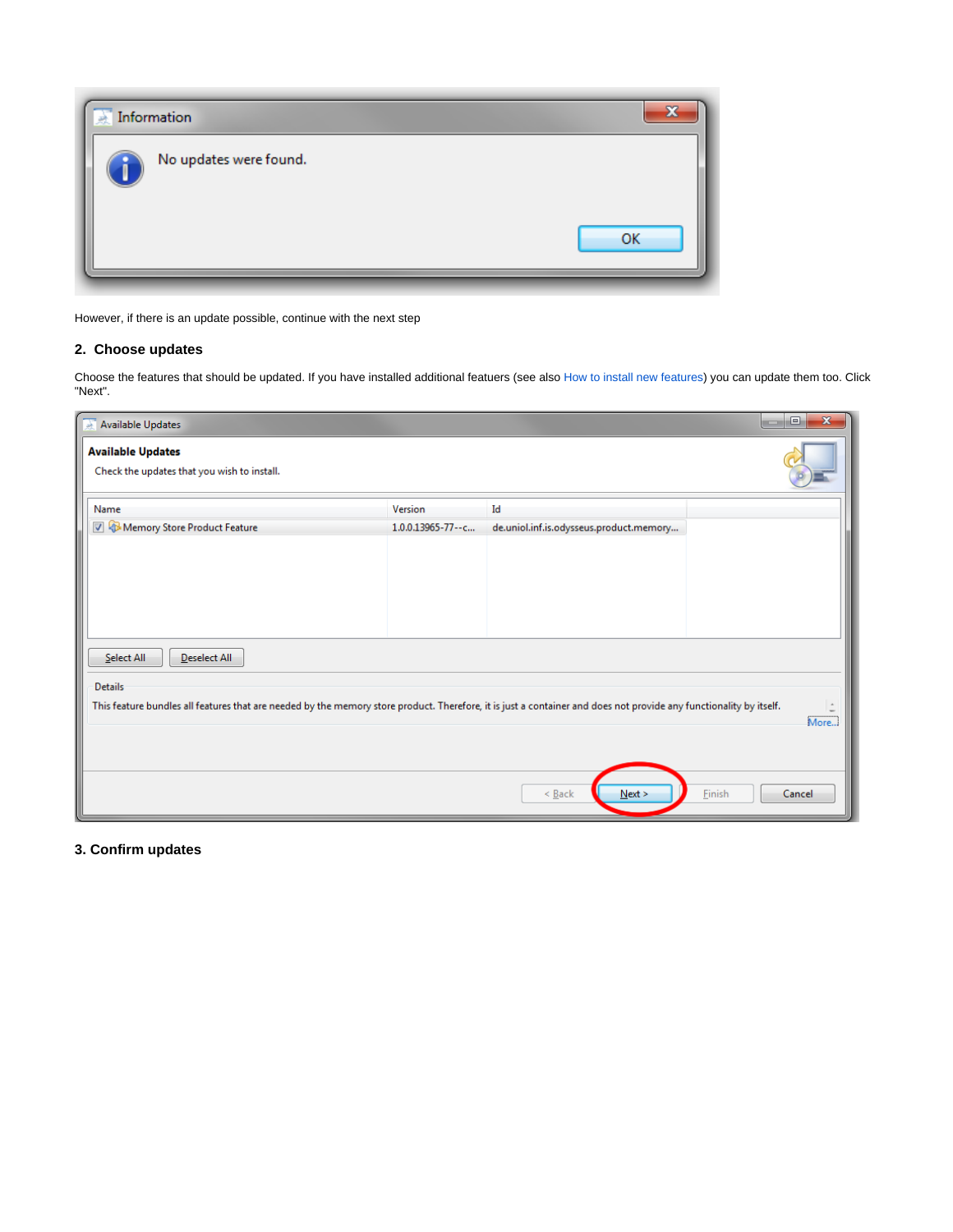You also have to confirm the choosen updates by clicking "Next" a second time (the dialog looks very similar)

| ⋍<br>$\mathbf{x}$<br>$\Box$<br>Available Updates<br><b>CONTRACTOR</b> |                    |                                          |                     |  |
|-----------------------------------------------------------------------|--------------------|------------------------------------------|---------------------|--|
| <b>Update Details</b><br>Review and confirm the updates.              |                    |                                          |                     |  |
| Name                                                                  | Version            | Id                                       |                     |  |
| Memory Store Product Feature                                          | 1.0.0.13965-77--cC | de.uniol.inf.is.odysseus.product.memorys |                     |  |
| Size: 3,794 KB<br>Details                                             |                    |                                          |                     |  |
|                                                                       |                    |                                          | $\hat{\phantom{a}}$ |  |
|                                                                       |                    | $\leq$ <u>B</u> ack<br>Next >            | Einish<br>Cancel    |  |

## **4. Accept license**

Then, you also have to accept the license by clicking "Finish"

| Available Updates<br><b>Review Licenses</b><br>Licenses must be reviewed and accepted before the software can be installed. | ⊟                                                                                                                                                                                                                                                                                                                                                                                                                                                                                                                                                                                                                                                                                   |
|-----------------------------------------------------------------------------------------------------------------------------|-------------------------------------------------------------------------------------------------------------------------------------------------------------------------------------------------------------------------------------------------------------------------------------------------------------------------------------------------------------------------------------------------------------------------------------------------------------------------------------------------------------------------------------------------------------------------------------------------------------------------------------------------------------------------------------|
| Licenses:                                                                                                                   | License text:                                                                                                                                                                                                                                                                                                                                                                                                                                                                                                                                                                                                                                                                       |
| Licensed under the Apache License, Version 2.0 (the "License");                                                             | Licensed under the Apache License, Version 2.0 (the "License");<br>you may not use this file except in compliance with the License. You<br>may obtain a copy of the License at<br>http://www.apache.org/licenses/LICENSE-2.0<br>Unless required by applicable law or agreed to in writing, software<br>distributed under the License is distributed on an "AS IS" BASIS,<br>WITHOUT WARRANTIES OR CONDITIONS OF ANY KIND, either express<br>or implied.<br>See the License for the specific language governing permissions and<br>limitations under the License.<br><sup>1</sup> a cept the terms of the license agreement<br>to I do not accept the terms of the license agreement |
|                                                                                                                             | Finish<br>Cancel<br>< Back<br>Next >                                                                                                                                                                                                                                                                                                                                                                                                                                                                                                                                                                                                                                                |

## **5. Updating and Restart**

Since the features are not signed, you have to confirm the security warning.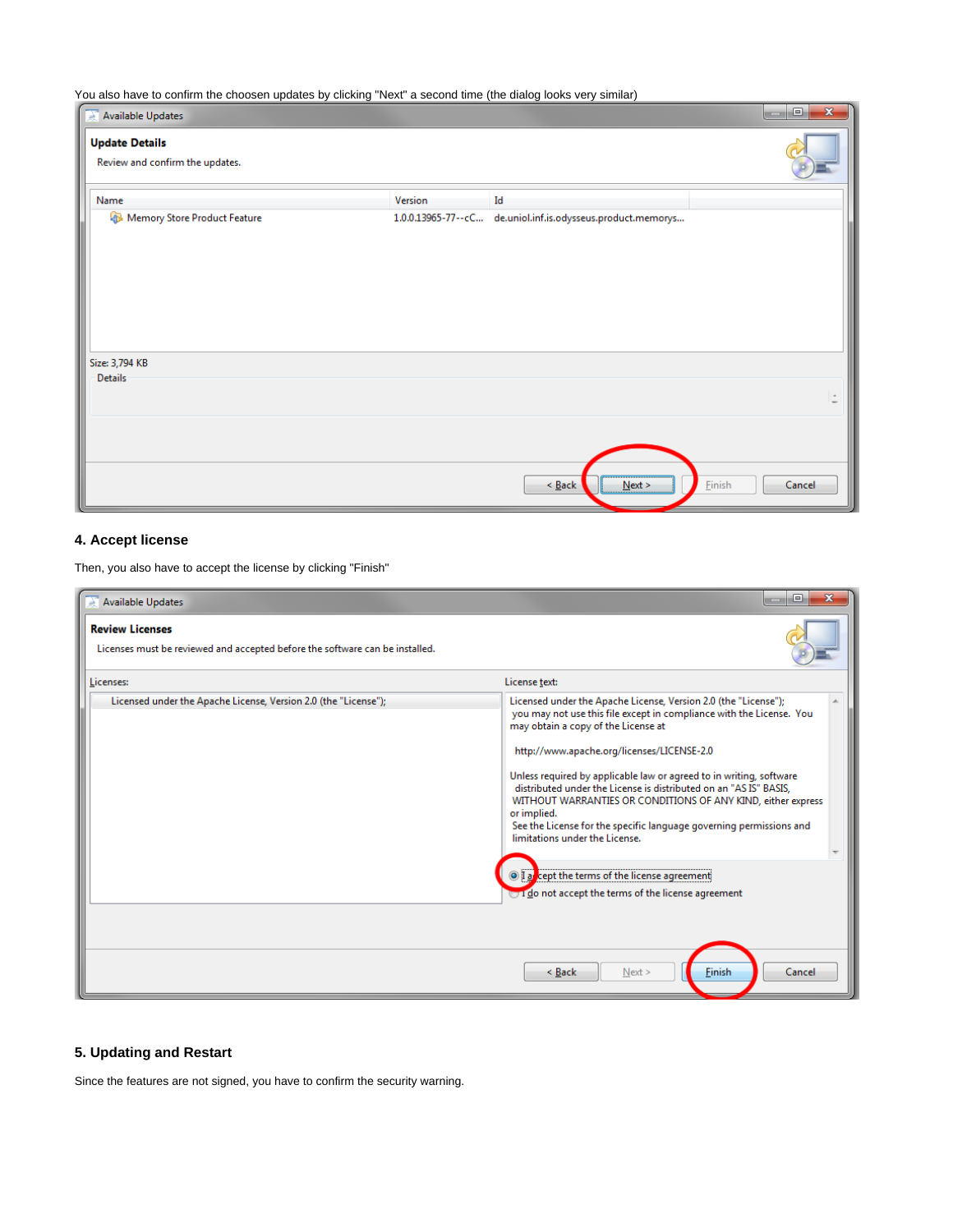

#### Finally, you have to restart the application



Odysseus should now be up to date

## <span id="page-3-0"></span>Update via Console (Odysseus Server only)

If you don't have the GUI (Odysseus Studio), you may use the console to update Odysseus.

```
Enter the following command into the console.
```

```
updateFeatures
```
**If there is an update, it is downloaded, installed and updated automatically. Finally, this forces a restart!!!**

This may look as follows:

| tExecutor.startExecution(AbstractExecutor.java:726)                                                                        |
|----------------------------------------------------------------------------------------------------------------------------|
| 2774 DEBUG RemovalStrategyRegistry - Register new RemovalStrategy FIFO - de.uniol.inf.is.odysseus.cache.removalstrategy    |
| $\blacksquare$ .RemovalStrategyRegistry.register(RemovalStrategyRegistry.java:18)                                          |
| 2776 DEBUG RemovalStrategyRegistry - Register new RemovalStrategy LFU - de.uniol.inf.is.odysseus.cache.removalstrategy.    |
| $\blacksquare$ RemovalStrategyRegistry.register(RemovalStrategyRegistry.java:18)                                           |
| 2780 DEBUG RemovalStrategyRegistry - Register new RemovalStrategy LRU - de.uniol.inf.is.odysseus.cache.removalstrategy.    |
| $\blacksquare$ RemovalStrategyRegistry.register(RemovalStrategyRegistry.java:18)                                           |
| 2783 DEBUG RemovalStrategyRegistry  — Register new RemovalStrategy RANDOM — de.uniol.inf.is.odysseus.cache.removalstrate « |
| gy.RemovalStrategyRegistry.register(RemovalStrategyRegistry.java:18)                                                       |
|                                                                                                                            |
|                                                                                                                            |
| $\ket{\text{osgi}}$ update Features                                                                                        |
|                                                                                                                            |

If there are currently no updates, the console responds with "No updates were found".

If there are some updates, they will be listed and installed. This should like this: